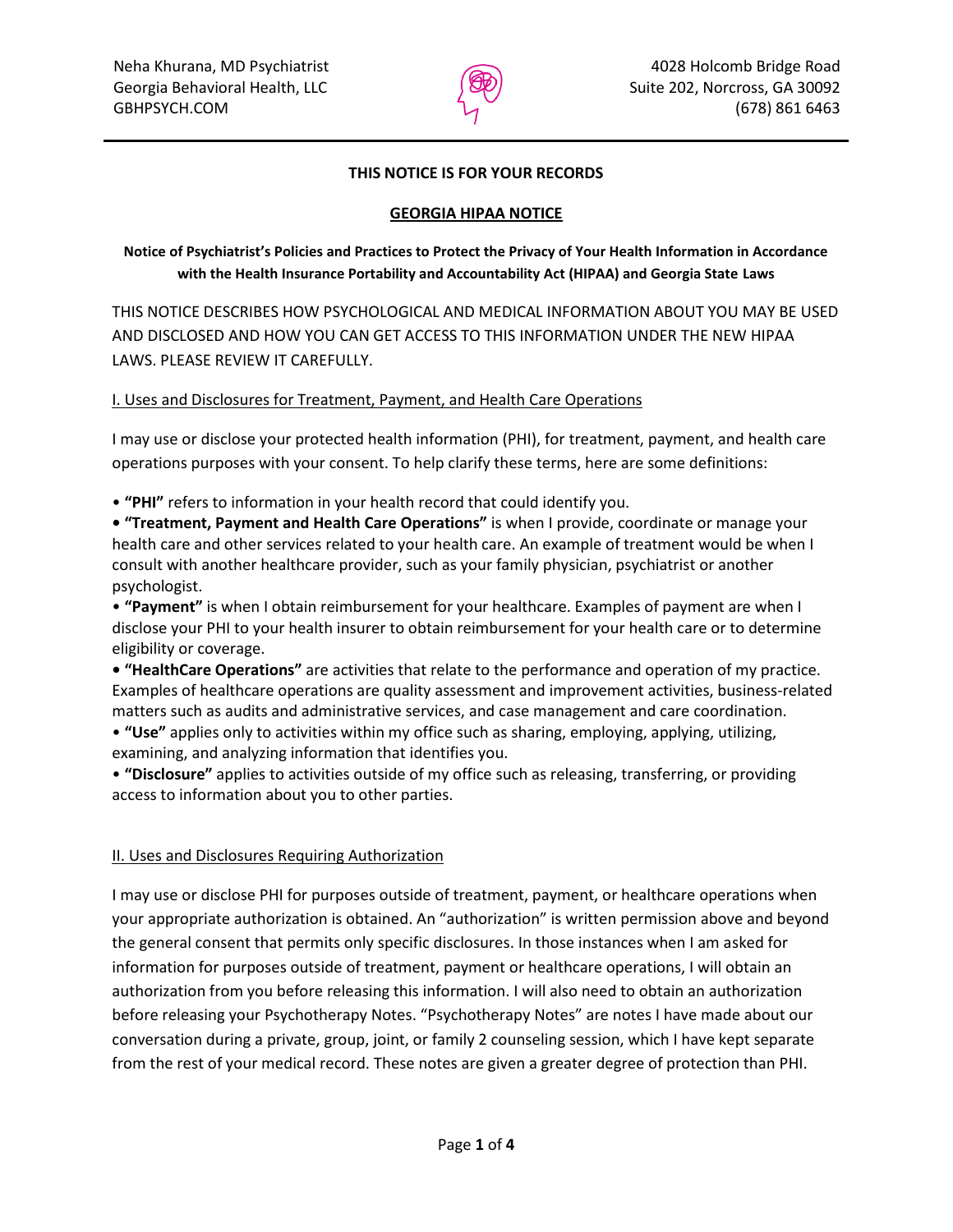

You may revoke all such authorizations at any time, provided each revocation is in writing. You may not revoke an authorization to the extent that (1) I have relied on that authorization; or (2) if the authorization was obtained as a condition of obtaining insurance coverage, law provides the insurer the right to contest the claim under the policy.

## III. Uses and Disclosures with Neither Consent nor Authorization

I may use or disclose PHI without your consent or authorization in the following circumstances:

• **Serious Threat to Health or Safety** – If I determine, or pursuant to the standards of my profession should determine, that you present a serious danger of violence to yourself or another, I may disclose information in order to provide protection against danger for you or the intended victim.

• **Child Abuse** – If I have reasonable cause to believe that a child has been abused, I must report that belief to the appropriate authority.

• **Adult and Domestic Abuse** – If I have reasonable cause to believe that a disabled adult or elder person has had a physical injury or injuries inflicted upon such disabled adult or elder person, other than by accidental means, or has been neglected or exploited, I must report that belief to the appropriate authority.

• **Health Oversight** – If I am the subject of an inquiry by the Georgia Board of Medical Examiners, I may be required to disclose protected health information regarding you in proceedings before the Board.

• **Judicial or Administrative Proceedings** – If you are involved in a court proceeding and a request is made about the professional services I provided you or the records thereof, such information is privileged under state law, and I will not release information without your written consent or a court order. The privilege does not apply when you are being evaluated for a third party or where the evaluation is court ordered. You will be informed in advance if this is the case.

• **Worker's Compensation** – I may disclose protected health information regarding you as authorized by and to the extent necessary to comply with laws relating to worker's compensation or other similar programs, established by law, that provide benefits for work-related injuries or illness without regard to fault.

# IV. Patient's Rights and Psychiatrist's Duties

Patient's Rights:

**• Right to Request Restrictions** – You have the right to request restrictions on certain uses and disclosures of protected health information. However, I am not required to agree to a restriction you request.

• **Right to Receive Confidential Communications by Alternative Means and at Alternative Locations** – You have the right to request and receive confidential communications of PHI by alternative means and at alternative locations. For example, you may not want a family member to know that you are seeing me. On your request, I will send your bills to another address.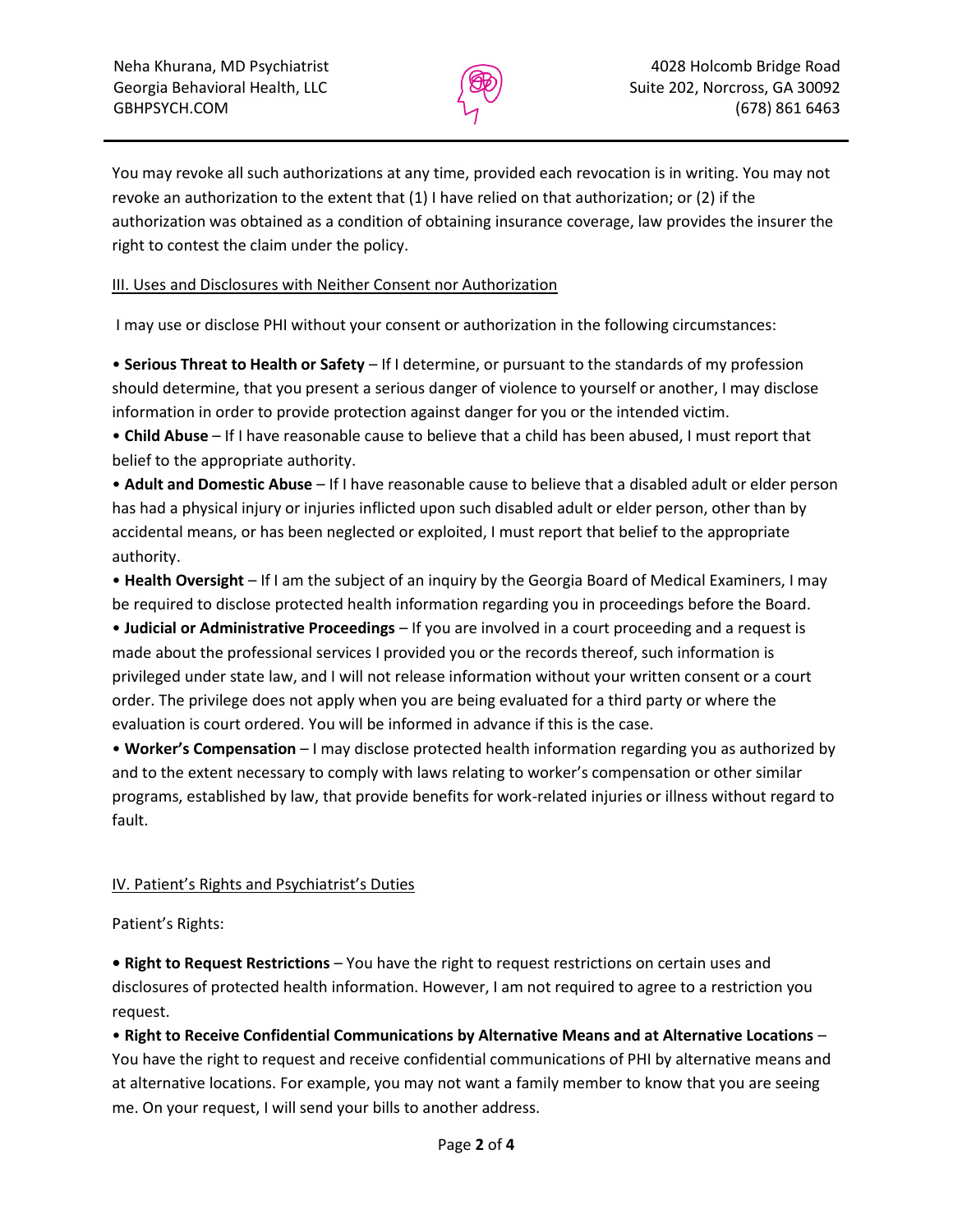

• **Right to Inspect and Copy** – You have the right to inspect or obtain a copy (or both) of PHI in my mental health and billing records used to make decisions about your for as long as the PHI is maintained in the record. An appointment will be scheduled to review these records in my presence so that any issues can be discussed. Normal hourly and/or copying changes will apply. I may deny your access to PHI under certain circumstances, but in some cases you may have this decision reviewed. On your request, I will discuss with you the details of the request and denial process.

• **Right to Amend** – You have the right to request an amendment of PHI for as long as the PHI is maintained in the record. I may deny your request. Upon your request, I will discuss with you the details of the amendment process.

• **Right to an Accounting** – You generally have the right to receive an accounting of disclosures of PHI. Upon your request, I will discuss with you the details of the accounting process.

• **Right to a Paper Copy** – You have the right to obtain a paper copy of the notice from me upon request.

#### **Psychiatrist's Duties:**

• I am required by law to maintain the privacy of PHI and to provide you with a notice of my legal duties and privacy practices with respect to PHI.

• I reserve the right to change the privacy policies and practices described in this notice. Unless I notify you of such changes, however, I am required to abide by the terms currently in effect.

• If I revise my policies and procedures, I will notify you at the mailing address you provided. V. Complaints If you are concerned that I have violated your privacy rights, or you disagree with a decision I made about access to your records, you may contact me at (678)-861-6463, 4028 Holcomb Bridge Road Suite 202, Peachtree Corners, GA 30092. You may also send a written complaint to the Secretary of the U.S. Department of Health and Human Services. I can provide you with the appropriate address upon request. You have specific rights under the Privacy Rule. I will not retaliate against you for exercising your right to file a complaint.

#### **VI. Restrictions**

I will limit the uses or disclosures that I will make as follows:

• I will not release the contents of "Psychotherapy Notes" under any circumstance with the following exceptions: If you file a lawsuit or ethics complaint against me, I may release "Psychotherapy Notes" for use in my defense

When the following "Uses and Disclosures with Neither Consent nor Authorization" apply:

- **Child Abuse**
- **Adult and Domestic Abuse**
- **Health Oversight**
- **Judicial or Administrative Proceedings**
- **Serious Threat to Health or Safety**